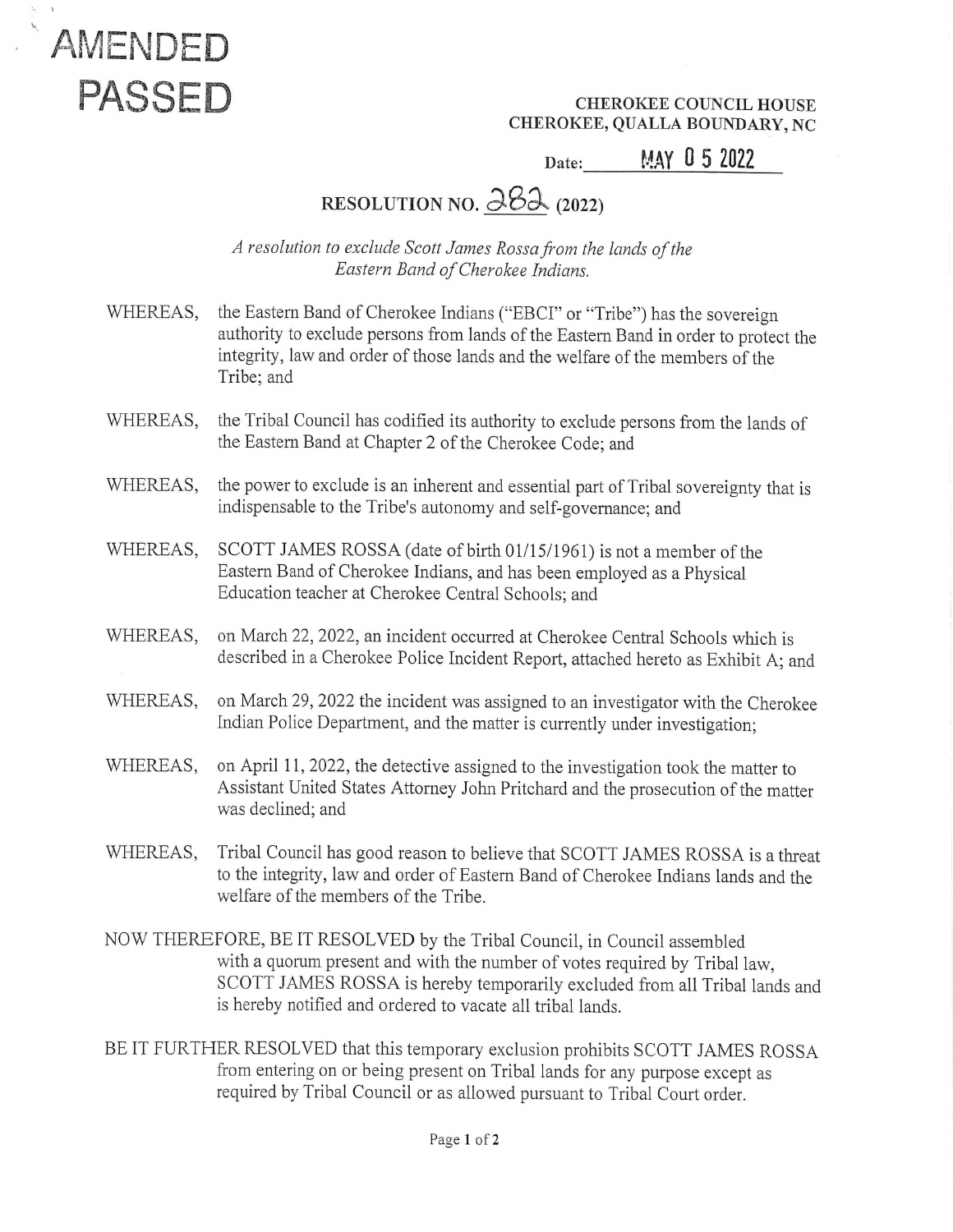- BE IT FURTHER RESOLVED that, subject to the terms of this resolution, if SCOTT JAMES<br>ROSSA is found improperly on Tribal lands at any time after the effective date of<br>this resolution he shall be treated as a trespasser and be taken against him.
- BE IT FURTHER RESOLVED that SCOTT JAMES ROSSA is hereby notified that the Tribal<br>Council will meet and consider whether this temporary exclusion should be made a<br>permanent exclusion at the Tribal Council scheduled for the his defense, if any, and he shall not be in violation of this resolution when attending such meeting or when traveling to and from such meeting.
- BEIT FINALLY RESOLVED that all resolutions inconsistent with this resolution are rescinded and that this resolution shall become effective when ratified by the Principal and that this resolution shall become effective when ratified by the Principal Chief. >

Submitted by Tribal Council Representative Bo Crowe.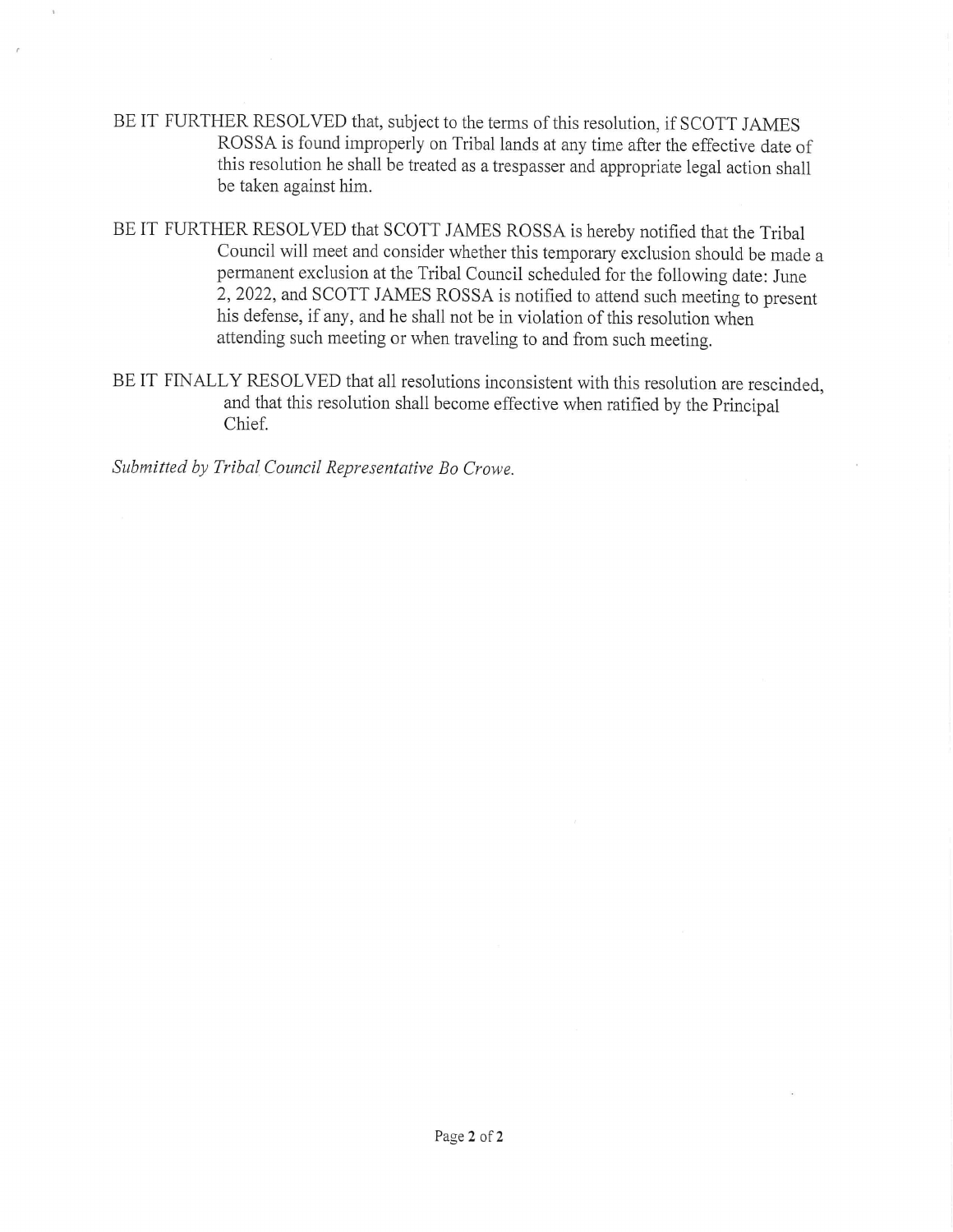

 $\mathbf{r}$ 

MAY U 5 2UZZ<br>CHEROKEE COUNCIL HOUSE<br>CHEROKEE, NORTH CAROLINA May 5, 2022

## AMENDMENT Resolution/ORDINANCE NO. 282 (2022) :

= Amend the submitted by and add, Tribal Council Representative, Bill Taylor and Vice Chief Alan "B" Ensley, so that the resolution reads, "Submitted by: 'Tribal Council Representative Bo Crowe, Tribal Council Representative Bill 'Taylor and Vice Chief Alan "B" Ensley